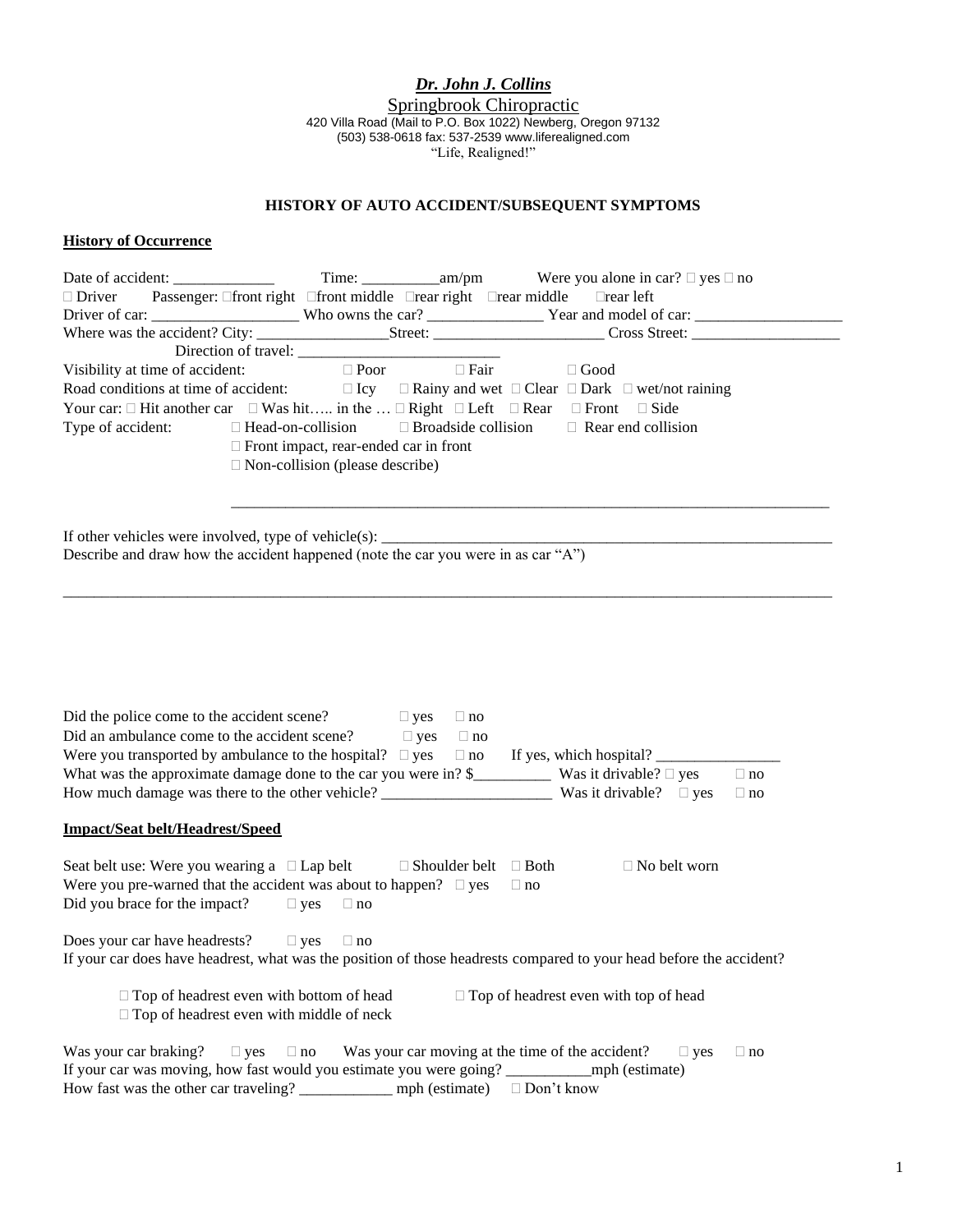## **Head/Body position**

| Head/body position at time of impact:                                                                                                                                                                                                                                                                                                                   | $\Box$ Head turned left<br>□ Head forward<br>$\Box$ Body rotated left | $\Box$ Head turned right $\Box$ Head looking back<br>$\Box$ Body straight in sitting position<br>$\Box$ Body rotated right |           |
|---------------------------------------------------------------------------------------------------------------------------------------------------------------------------------------------------------------------------------------------------------------------------------------------------------------------------------------------------------|-----------------------------------------------------------------------|----------------------------------------------------------------------------------------------------------------------------|-----------|
| Did the impact cause your seat back to slip backward or break? $\Box$ yes $\Box$ no                                                                                                                                                                                                                                                                     |                                                                       |                                                                                                                            |           |
| At the time of the accident, recall what parts of your head or body hit what parts on the inside of your car:                                                                                                                                                                                                                                           |                                                                       |                                                                                                                            |           |
| As a result of the accident, you were: $\Box$ Rendered unconscious $\Box$ Dazed, circumstances vague $\Box$ Shaken up but could function<br>Could you move all parts of your body? $\Box$ yes $\Box$ no<br>Were you able to get out of the car and walk unaided? $\Box$ yes $\Box$ no<br>Did you get any bleeding cuts or bruises? $\Box$ yes $\Box$ no |                                                                       |                                                                                                                            |           |
|                                                                                                                                                                                                                                                                                                                                                         |                                                                       |                                                                                                                            |           |
| <b>First Doctor/Hospital/Clinic Seen</b>                                                                                                                                                                                                                                                                                                                |                                                                       |                                                                                                                            |           |
| Did you seek medical help immediately/soon after the accident? $\Box$ yes $\Box$ no                                                                                                                                                                                                                                                                     |                                                                       |                                                                                                                            |           |
| Were you examined? $\Box$ yes $\Box$ no Were x-rays/MRI's taken? $\Box$ yes $\Box$ no                                                                                                                                                                                                                                                                   |                                                                       |                                                                                                                            |           |
| <b>Second Doctor/Hospital/Clinic Seen</b>                                                                                                                                                                                                                                                                                                               |                                                                       |                                                                                                                            |           |
| Were you examined? $\Box$ yes $\Box$ no<br>Were you given treatment? $\Box$ yes $\Box$ no                                                                                                                                                                                                                                                               |                                                                       | Were x-rays/MRI's taken? $\square$ yes<br>If yes, what type of tractment?<br>If yes, what type of treatment?               | $\Box$ no |
|                                                                                                                                                                                                                                                                                                                                                         |                                                                       |                                                                                                                            |           |
| <b>Third Doctor/Hospital/Clinic Seen</b>                                                                                                                                                                                                                                                                                                                |                                                                       |                                                                                                                            |           |
|                                                                                                                                                                                                                                                                                                                                                         |                                                                       |                                                                                                                            |           |
| Were you examined? $\Box$ yes $\Box$ no<br>Were you given treatment? $\square$ yes $\square$ no If yes, what type of treatment?                                                                                                                                                                                                                         |                                                                       | Were x-rays/MRI's taken? $\Box$ yes $\Box$ no                                                                              |           |
| <b>Activities of daily living</b>                                                                                                                                                                                                                                                                                                                       |                                                                       |                                                                                                                            |           |

Do you notice any of your home activities (including domestic duties, social activities, hobbies, sports and recreation) that are different now than before the accident?  $\Box$  yes  $\Box$  no If yes, list them as: Those activities that you are unable to do (be specific):  $\overline{\phantom{a}}$ Those activities that you are now limited due to pain (be specific):

| Those activities that you are painful but not limited (be specific): |  |  |
|----------------------------------------------------------------------|--|--|
| Those activities that are not as enjoyable (be specific)             |  |  |